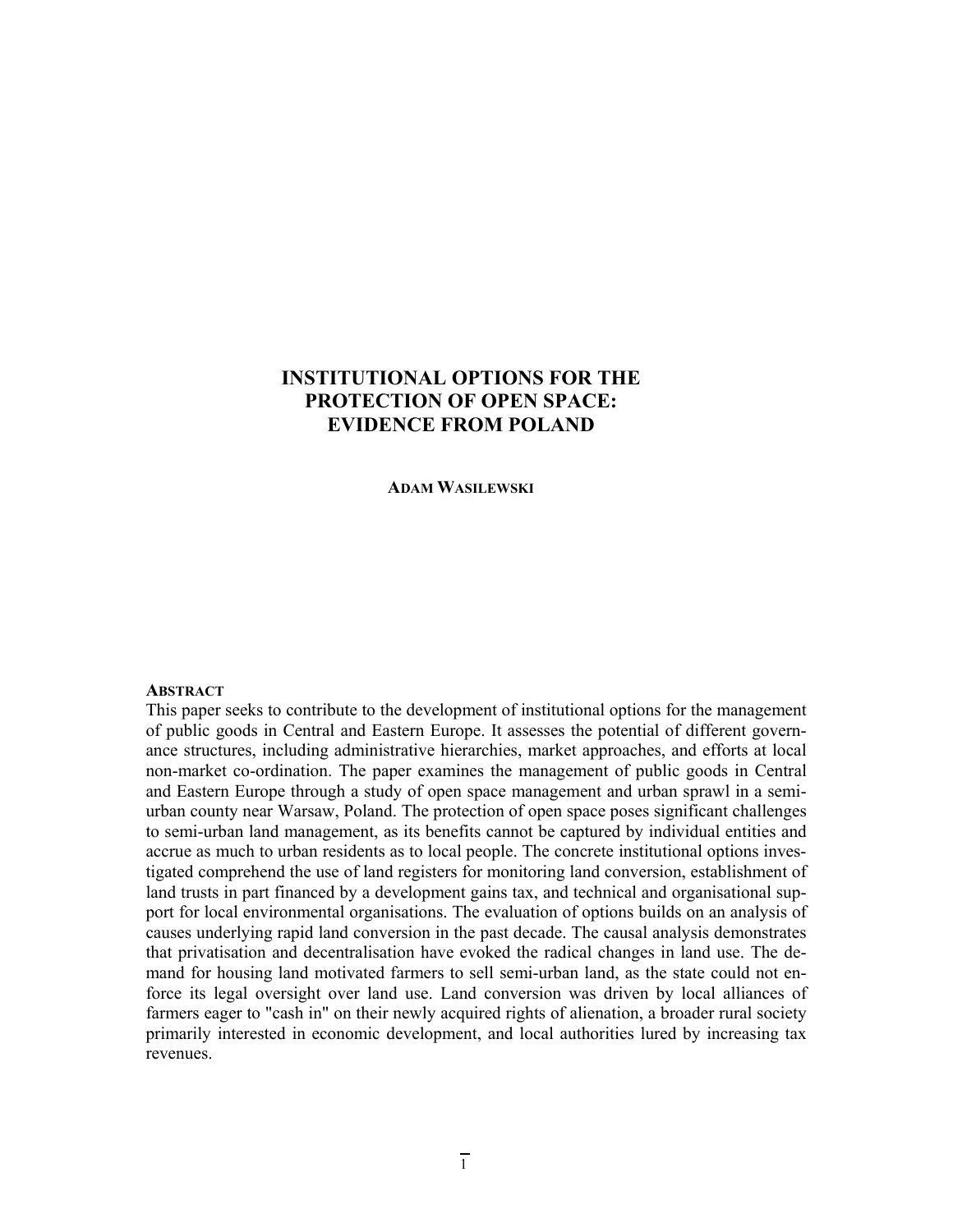#### *About the author:*

Adam Wasilewski works as a researcher for the Institute of Agricultural and Food Economics (IAFE), Department of Social and Regional Policy, Warsaw, Poland. His background is in agricultural economics. His research interests are institutional economics, environmental economics and rural planning.

Contact: wasilewski@ierigz.waw.pl

# **Acknowledgements**

We want to thank Krzysztof Krukowski for his co-operation and Guido van Huylenbroeck, Thomas Sikor and Volker Beckmann for their comments on a previous version of this paper. Particular appreciation goes to Andrzej Kowalski, Alina Sikorska, and Danuta Kolodziejczyk at IAFE for their support and collaboration. Finally, special thanks are due to the officials and inhabitants of Piaseczno county for their time and kind assistance during the field work.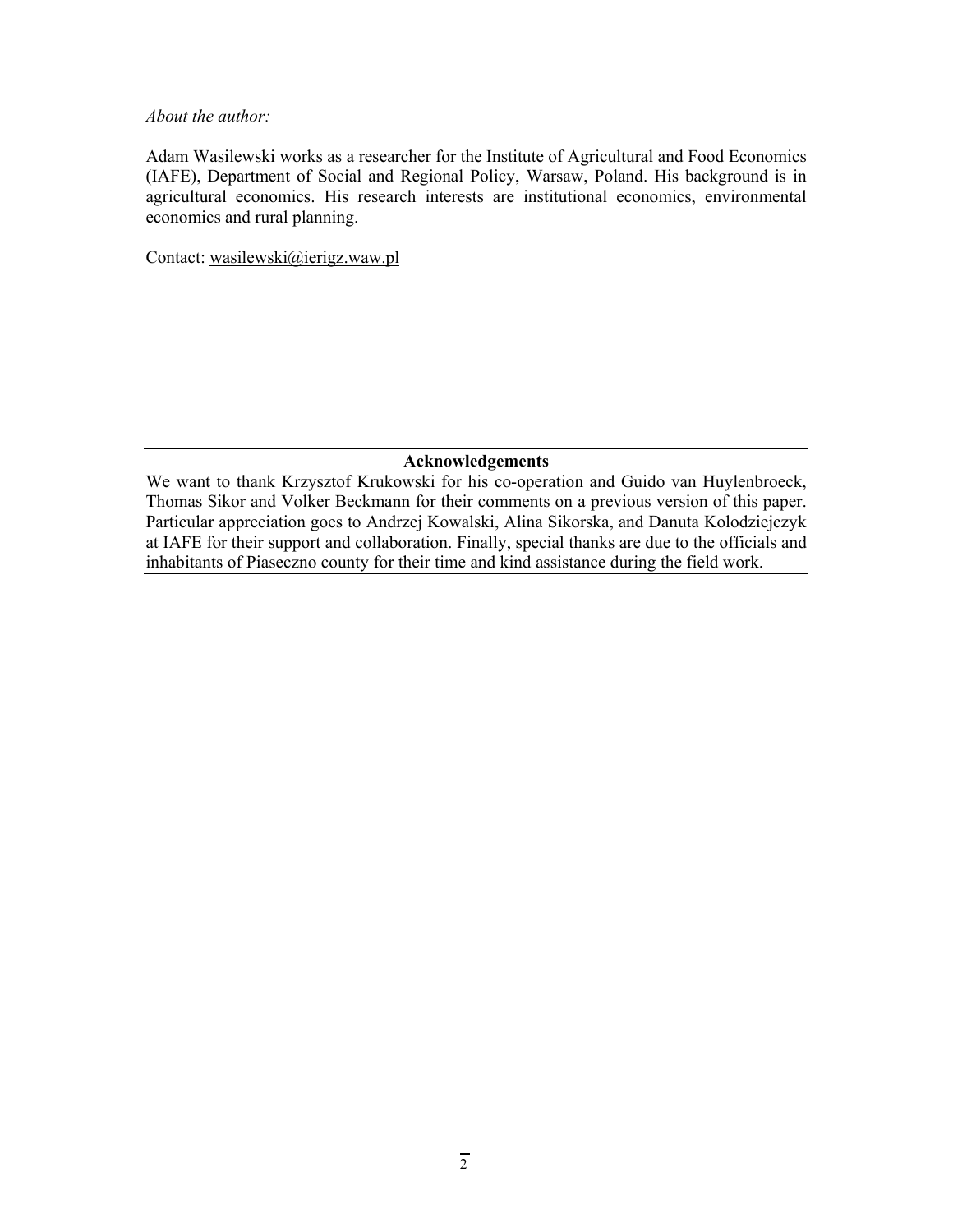# **CONTENTS**

| $\mathbf 1$             |                                                                 |  |
|-------------------------|-----------------------------------------------------------------|--|
| $\mathbf{2}$            | <b>INSTITUTIONS AND THE PRESERVATION OF OPEN SPACE  5</b>       |  |
| 3                       | <b>LAND CONVERSION IN PIASECZNO AND STAWIGUDA COUNTY  7</b>     |  |
| $\overline{\mathbf{4}}$ |                                                                 |  |
|                         |                                                                 |  |
|                         |                                                                 |  |
|                         |                                                                 |  |
| 5.                      | <b>INSTITUTIONAL OPTIONS FOR THE PRESERVATION OF OPEN SPACE</b> |  |
|                         |                                                                 |  |
|                         |                                                                 |  |
| 6                       |                                                                 |  |
|                         |                                                                 |  |

# **TABLE OF FIGURES**

| Figure 2: Agricultural land tax and real estate tax revenues as share of Piaseczno County |  |
|-------------------------------------------------------------------------------------------|--|
|                                                                                           |  |
|                                                                                           |  |

# **TABLE OF TABLES**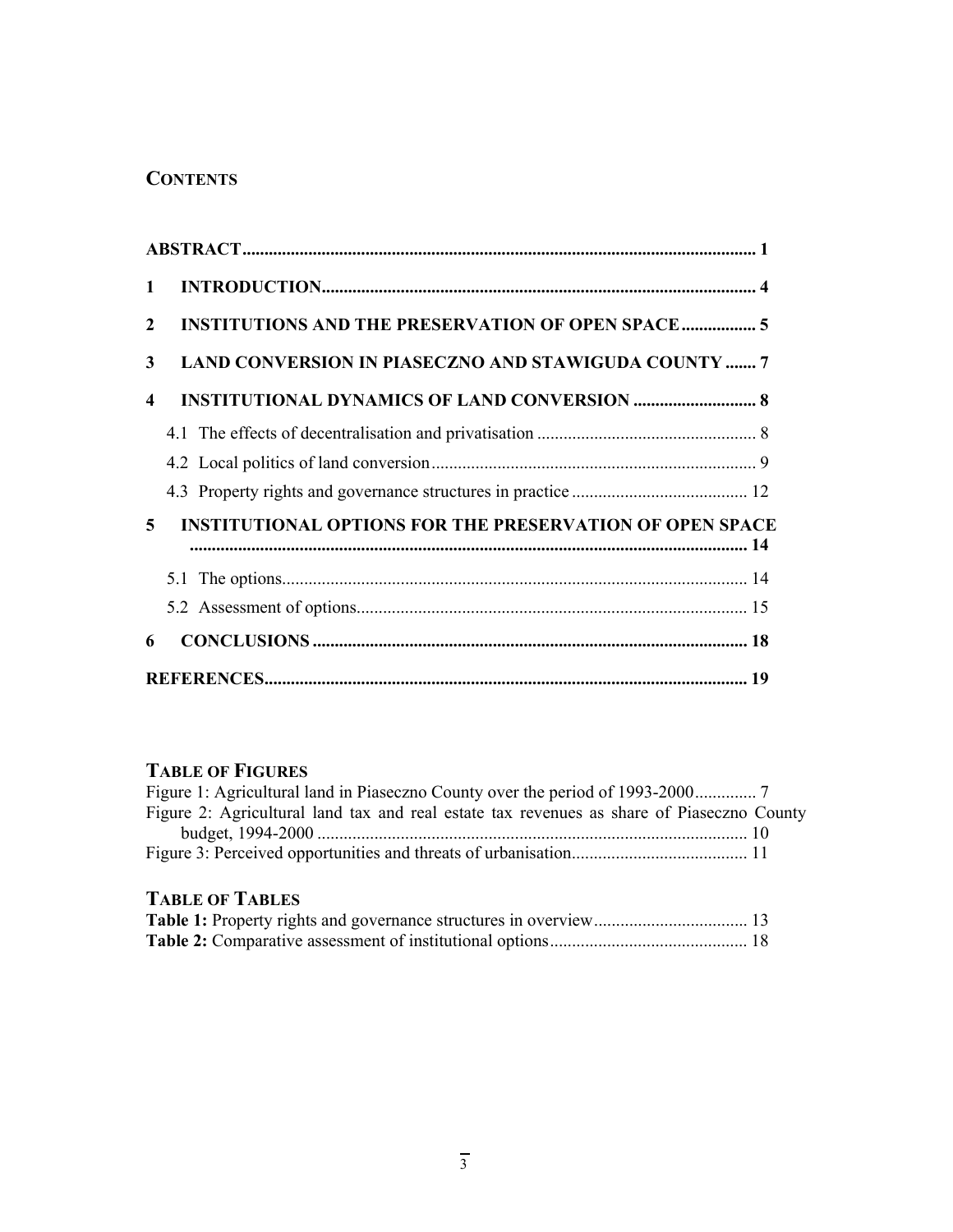# **1 INTRODUCTION**

The conversion of agricultural land for urban housing accelerated in Central and Eastern Europe after 1989. In Poland, an average of 10,000 ha of agricultural land has given way to urban sprawl every year since 1990 (Central Statistical Office, 2002). Land conversion implies the loss of open space, which is the primary concern of this paper. Open space is often associated with many potential benefits, such as aesthetic values, recreation, biodiversity, flood control, and water purification. Accelerating land conversion, therefore, is an environmental problem that warrants urgent attention not only in Poland but all over Central and Eastern Europe.

Land conversion in Central and Eastern Europe is a problem that involves critical choices for farmers and the public. Farmers are critical actors because they own most of the land and work it mostly in small family farms. Agriculture is the primary land use in peri-urban areas. Farmers face the choice to retain the land under cultivation or subdivide and sell it for residential use. This central role of farmers is different from land conversion processes in, for example, the USA, where much of the open space is to be retained as wildlands. The challenge to the public is not to stop the land conversion process, but to influence the land conversion process to consider both private interests in housing land and public interests in open space.

Open space is a public good. It is non-subtractable in consumption, in the sense that the enjoyment of one party does not limit the possibility for other parties to enjoy open space. It is also difficult or costly to exclude potential beneficiaries from enjoying open space. Farmers decided to keep land under cultivation cannot prevent near-by residents or by-passers to enjoy the open landscape. The provision of open space, therefore, faces the free-rider problem (Ostrom, 1990). Farmers will not supply open space at the socially desirable level because they cannot capture the full benefit from provision. In turn, they and other beneficiaries do not want to contribute to the provision of open space as they hope that others will provide open space and that they will enjoy open space without any contribution from their own.

This paper examines institutional options for the provision of open space by farmers. It is especially interested in the potentials of three options: (1) strict enforcement of land use regulations by monitoring through the state; (2) land trusts partially financed by a development gains tax; and (3) state support for the development of local environmental organisations. The options differ in the way they combine elements from three broader property rights regimes: state property, private property, and self-governance (Ostrom, 1990; Bromley, 1991; 1992; Balland and Platteau, 1996). The assessment of options is prepared by the analysis of institutional causes driving the rapid conversion of agricultural land, with particular attention to legal property rights, governance structures, and property rights-in-practice.

The paper proceeds as follows: The first part develops a simple theoretical framework, drawing upon theory on resource institutions and work on measures for the protection of open space. The second section introduces two case studies conducted in the counties of Piaseczno and Stawiguda in surroundings of Warsaw and Olsztyn. The third section analyses the institutional causes of rapid land conversion during the past decade. The fourth section discusses the results of the comparative assessment of institutional options. The paper concludes with a summary of main findings and their implications for the management of public goods provided by agriculture in Central and Eastern Europe.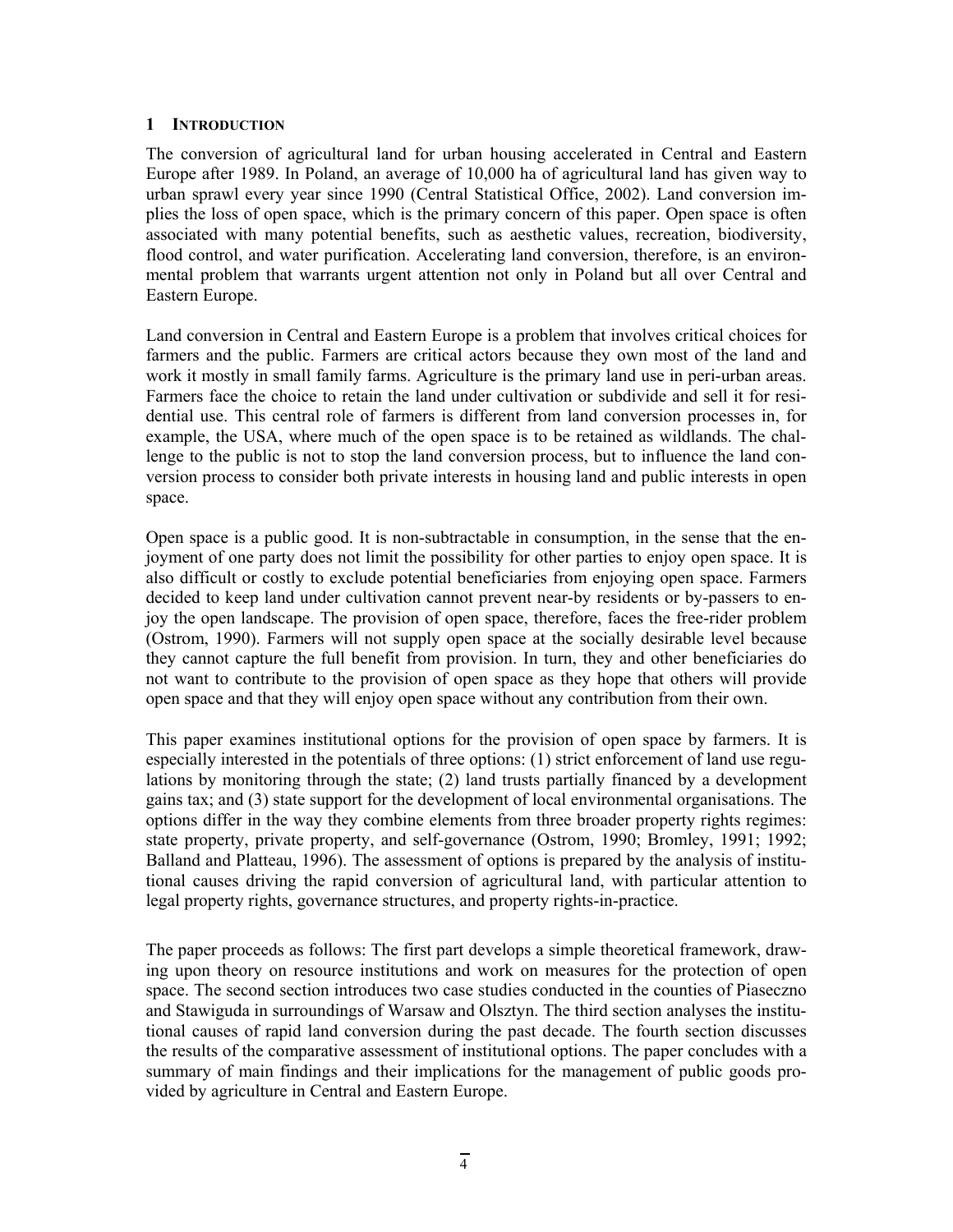#### **2 INSTITUTIONS AND THE PRESERVATION OF OPEN SPACE**

Open space is a public good. The benefits associated with open space are non-subtractable in consumption and cannot be easily confined to a certain group of beneficiaries. Some of the benefits accrue to local residents, who enjoy the aesthetic value of having open space around the residential area (cf. Riebsame et al., 1996). Such local benefits tend to find reflection in local real estate prices (Geoghegan, 2002). Yet the benefits of open space go beyond the locality. For example, the residents of urban centres may value the recreational opportunities offered by open space at the city outskirts. Open space therefore provides benefits to local residents and the larger population in a region (Johnson and Maxwell, 2001).

Agriculture is the primary provider of open space in Central and Eastern Europe. The typical choice in the region is to maintain rural land under agricultural production or convert it for residential or industrial development. Open space may theoretically be provided in ways independent of agricultural production. Yet "jointness" of production is a matter of practice in Central and Eastern Europe.<sup>1</sup> Agriculture provides open space as a joint product with food and fibre.

Open space therefore stands as an example of a public good provided by agriculture. Agriculture provides a large variety of public goods with benefits at the local and regional levels (OECD, 2001). Landscape diversity, cultural heritage, and water quality are similar public goods with associated benefits at the local and regional levels. A diverse landscape generates enjoyment for residents and recreational possibilities for the larger region. Cultural heritage possesses an aesthetic value not only for local people but also for visitors from further areas. Water quality is important for local water users but also affects surrounding populations as rivers and underground canals connect local water supplies.

The provision of open space needs to solve the free-rider problem (Ostrom, 1990). How can farmers be induced to provide the public good at the socially desirable level, though they cannot capture its benefits directly? How can potential beneficiaries be motivated to contribute to the provision of the public good? Or, in concrete terms, how will farmers retain land under agricultural production at a level that considers housing demand *and* the value of open space for local residents and the larger region? Under what conditions will local residents and the regional population contribute to the preservation of open space?

The preservation of open space needs appropriate institutions to solve the free-rider problem. Three broad property regimes have been proposed for resource management: private property, state property, and self-governance (Ostrom, 1990; Bromley, 1991; 1992; Balland and Platteau, 1996). Privatisation involves the assignment of extensive property rights to private entities, which are presumed to engage in market transactions and direct negotiations to provide the resource at desirable levels. State management rests property rights with the state and relies on the state's administrative capacity to manage the resource. Self-governance, in turn, is a decentralised approach that gives property rights to local collective bodies and expects them to manage the resource.

The instruments applied worldwide for the preservation of open space reflect these three broad property regimes (Platt, 1996).<sup>2</sup>

-

<sup>&</sup>lt;sup>1</sup> Jointness is a matter of practice for many goods provided by agriculture, as pointed out by Whitby (1990), Hodge (2000), and OECD (2001).

 $2^2$  The following classification obviously simplifies the diversity of instruments. It is thought to provide a useful way to understand the diversity of instruments utilised in the management of urban growth.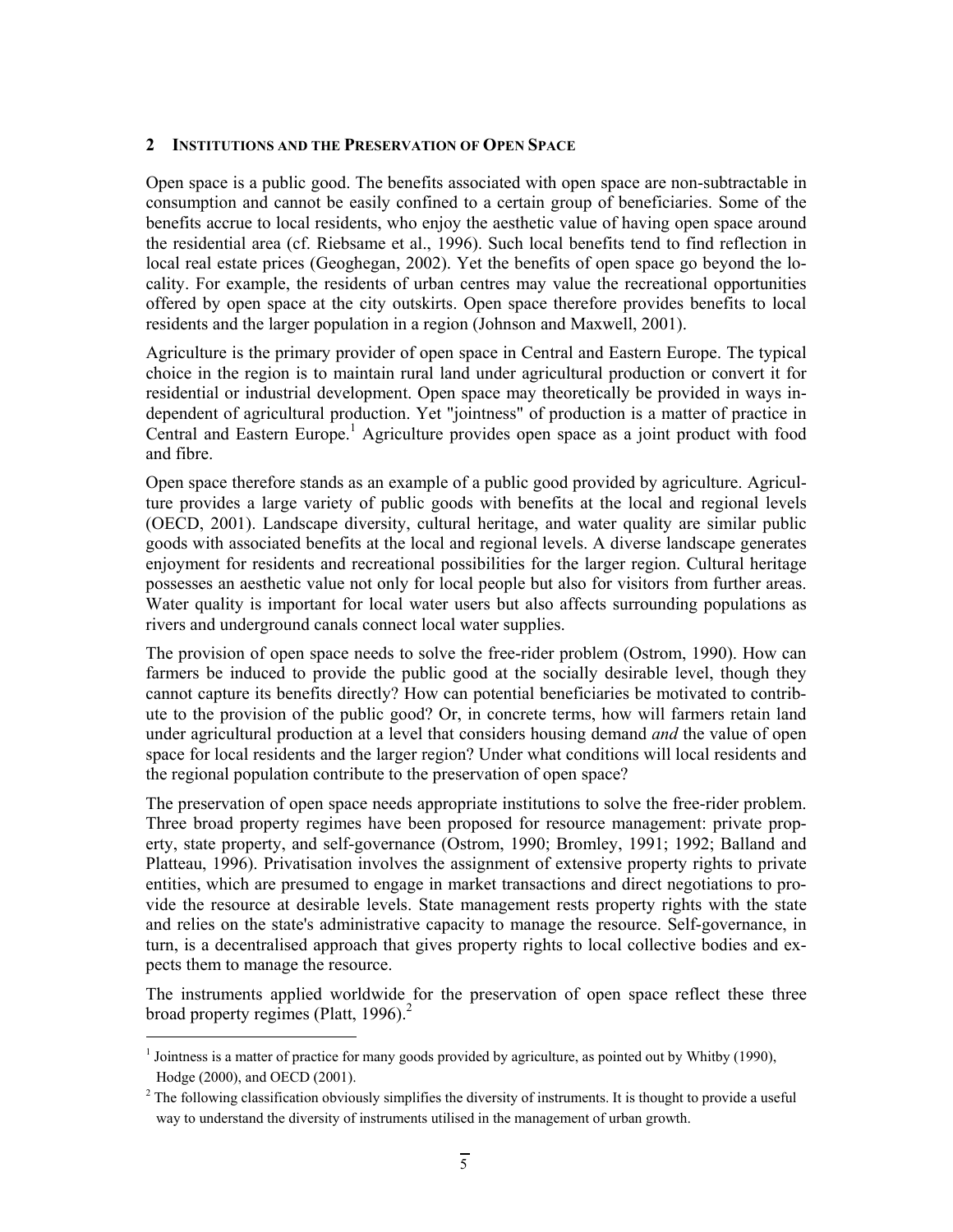- Approaches with a focus on land use regulations and spatial master plans emphasise the merits of state rights and hierarchical oversight. They attribute the state a major role in land management, giving the state the right to determine allowable land use and building administrative capacity to enact strict hierarchical controls over land use. Zoning has remained the most prevalent instrument to influence the location of different land uses. Planning in the UK has gone beyond that, as the 1947 Town and Country Planning Act explicitly nationalised the rights to future development and land use change (Bromley and Hodge, 1990).
- A second approach seeks to utilise the allocative efficiency attributed to private property rights and markets. This approach includes instruments such as markets for transferable development rights and outright purchase of land by private organisations. The approach endows private entities with rights to development and sets up markets to efficiently match demand and supply for development. An example are the markets for development rights in Italian cities (Micelli, 2002).
- Voluntary organisation at the local level has also played an important role in the preservation of open space. Local citizen groups build awareness for the aesthetic and recreational value of open space and monitor ongoing changes in land use. Local initiative has also been a major impetus behind the rapid growth of land trusts in the USA. This approach rests on the rights of the collective to open space and the potential of local selfgovernance to preserve it.

In practice, no instrument used for the management of urban growth relies on exclusively one of the three broad property regimes. The instruments typically combine elements of all of them. For example, the purchase of land or conservation easements may be financed out of a real estate tax, combining an approach based on private property rights and land markets with state rights to a portion of the land value. Or, urban growth management may combine markets for development rights with spatial zoning to direct the spatial distribution of residential development. The instruments, thus, reflect different emphases on one of the three broad property regimes.

It is, therefore, useful to distinguish between the distribution of property rights and the structures in place to manage land conversion. As for property rights, the rights to change land use and benefit from changes in land value are most important. They may be held by private entities, the state or local collectives. As for the latter, these 'governance structures' do not only regulate how land conversion happens but communicate the rights of land owners and state, monitor compliance with rights and obligations, sanction violations against rights and regulations, resolve conflicts, and lay out a procedure to change property rights and governance structures if necessary. They can take the form of administrative hierarchy, markets, or local self-organisation. The governance structures have a major influence on the degree to which legal rights take effect in practice. Legal rights can be similar to rights-in-practice, but they may also be different. $3$ 

The provision of open space, hence, depends on the distribution of legal property rights and form of governance structures. The question is what combination of property rights and governance structures serves the optimal provision of open space.

-

<sup>&</sup>lt;sup>3</sup> The terms *de jure* and *de facto* are also often used for the same distinction (Schlager and Ostrom, 1992; Grafton, 2000).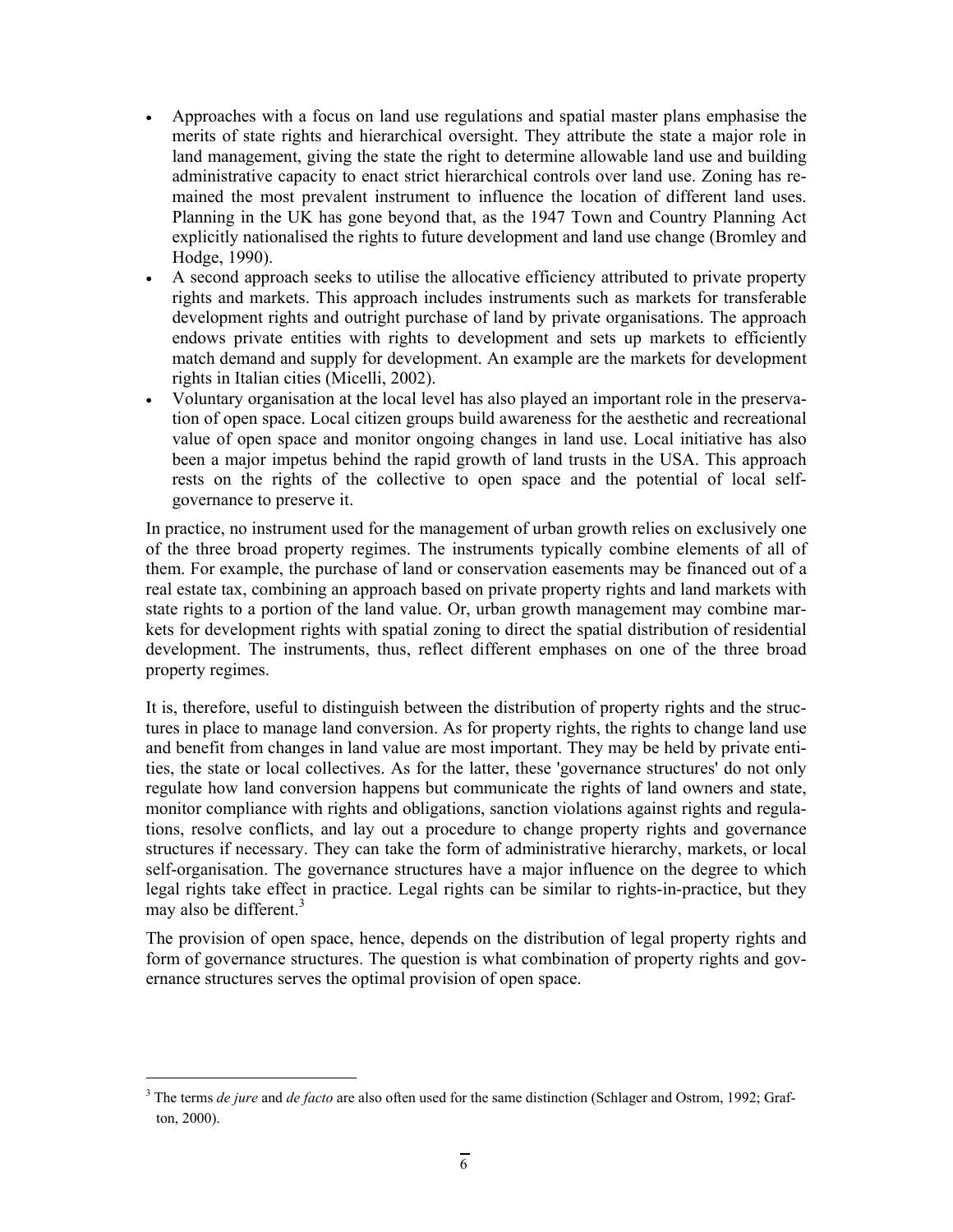#### **3 LAND CONVERSION IN PIASECZNO COUNTY**

Piaseczno county is located on the outskirts of the city of Warsaw. Land use underwent significant changes in the county in the 1990s. Agricultural land decreased continuously (see Figure 1). Piaseczno lost 671 ha, or nine percent of agricultural land, between 1993 and 2000. The loss of agricultural land comes along with a reduction of open space, as a major share of the land is converted to residential land and infrastructure.

County plans indicate that the loss of agricultural land will accelerate in the coming years. The county government zoned almost 2,000 ha of agricultural land for conversion into residential land in the last spatial plan issued for the years 1994-2000. It is now in the process of zoning another 900 hectares for future conversion. Thus, the area zoned for conversion in the coming years corresponds to one half of current agricultural land.

Conversion includes not only regular agricultural land but also agricultural land put under protective status. A large portion of agricultural land in Piaseczno county is protected by national environmental law as of special biological value. The governor of Warminske province included 3,700 ha into so-called landscape parks, i.e., a designation that intends to preserve current land use and prevent further conversion. Another 4,700 ha were put under the status of protected landscape, emphasising the conservation of biological values. Yet conversion affects protected as much as unprotected land agricultural land.



Source: questionnaire

-

#### *Figure 1: Agricultural land in Piaseczno county over the period of 1993-2000*

Land conversion includes three main actor groups in the county.<sup>4</sup> First, there is a strong tradition of *family farming*. Local families have worked the land for a long time, even during socialism. Land has remained within the family for generations and is perceived as an asset that assures the existence and continuity of families. Economic considerations are a primary motivation for farmers. Environmental concerns run low, largely because of the traditional orientation towards production and lack of awareness for environmental issues. The farmers maintain a close relationship with the local government, as farming is considered to lie at the core of economic and cultural life. The relationship with the central government is more tenacious, mostly as a result of the uneasy relationship between family farmers and central government under socialism. Family farmers were then considered as a holdover of capitalism and discriminated by the central government in numerous ways. Yet family farming also remained a

<sup>&</sup>lt;sup>4</sup> This discussion excludes real estate developers and construction companies. Though they play a role in residential development, they do not form any recognisable interest group.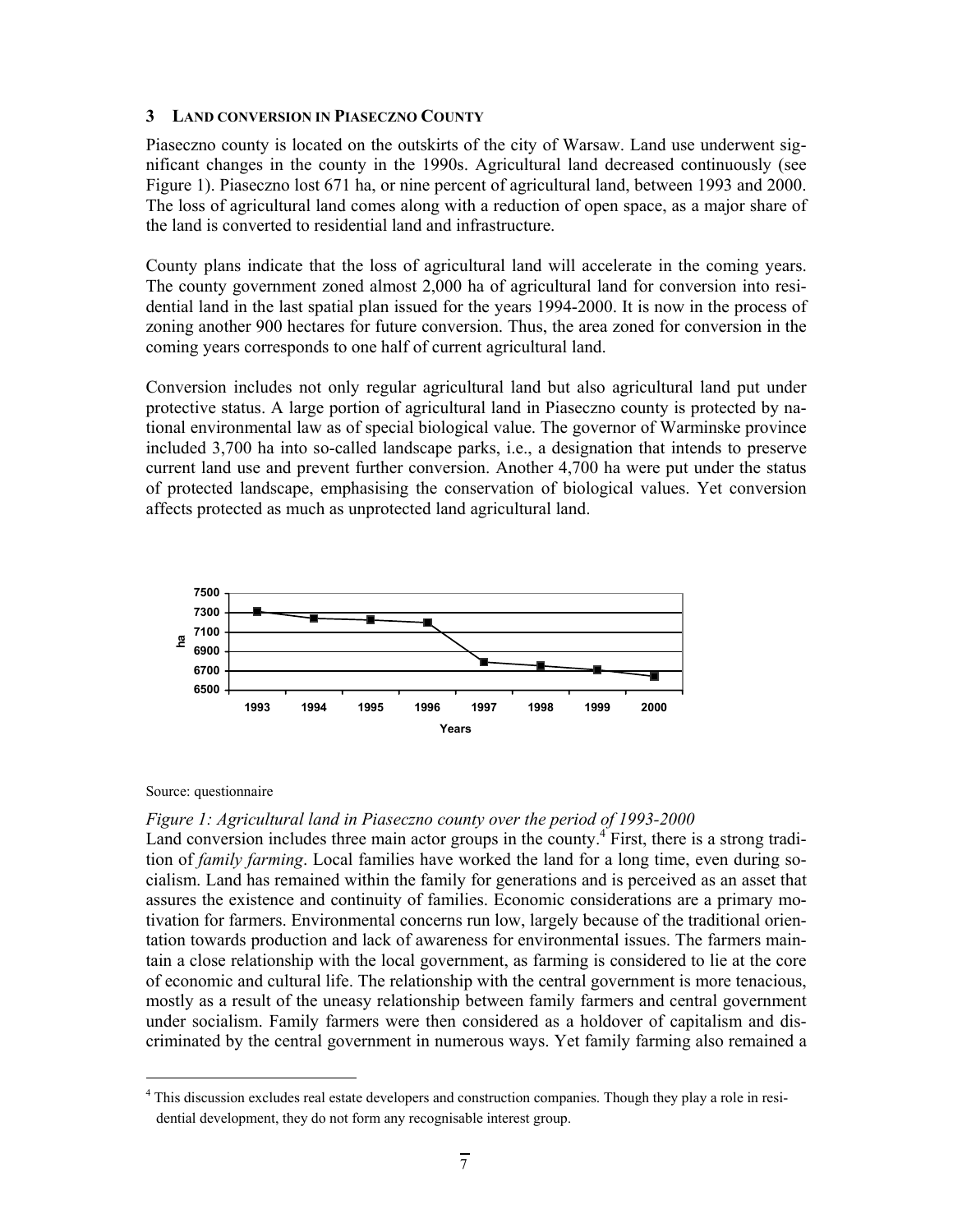major source of food and fibre and repeatedly received government assistance to supply the nation.

Second, the *broader rural society* includes long-time residents and recent migrants. The nonfarm population shares the priority given to economic concerns with farmers. However, the broader rural society is more open to environmental goals, because of a more extensive exposure to environmentalist ideas and less pressing economic needs. People, in particular the growing group of newcomers, increasingly consider a liveable environment as an integral element of living standards.

Third, the c*ounty government* enjoys a good reputation within the local society, both farmers and non-farm population. Local people generally believe that the local authorities serve the needs of the local population and are the primary government unit representing their interests. The trust enjoyed by the county government partially derives from the fact that people elect the county council in direct ballot. The county government correspondingly favours economic progress as the primary goal for local development. In general, county governments also enjoy high regard in the eyes of the central government. They are considered to represent local interests and act upon them within the legislative framework set by the central state.

# **4 INSTITUTIONAL DYNAMICS OF LAND CONVERSION**

Piaseczno county has witnessed high rates of conversion over the past decade, reducing the presence of open space. This section examines the institutional dynamics driving land conversion. It first investigates legal changes in property rights and governance structures relevant to the preservation of open space, changes that were brought about by political and economic reforms. The section then turns to the local level, examining the role of the three primary actors in land conversion. It concludes with an analysis of property rights and governance structures in practice.

#### 4.1 THE EFFECTS OF DECENTRALISATION AND PRIVATISATION

The economic and political reforms instituted by the Polish state after 1989 implied a radical change in the relations between the central and local levels of the state (Cichocki, 1996). Most importantly, they significantly upgraded the power of governments at the county (*gmina*) level. The 1990 Act on Local Self-Government provided local government with authority over all local public matters. The county government became the primary unit to represent and respond to local needs and interests. This included the responsibility to define the priorities for local development, strike a balance between economic growth and environmental protection, and direct the build-up of local infrastructure. At the same time, the Act determined that local populations elected county governments in direct ballot.

Another major reform project was the privatisation of land (Kocik, 1996). Yet land privatisation did not only shift a significant portion of land from state and collective control to private entities. It also strengthened the rights of private landowners, by abolishing the previous land ceilings, reducing land taxes, and removing barriers to land sales. Landowners are now free to sell or rent their land to other legal persons, with the only obligation to register the land transaction in a notarised deed.

Decentralisation and privatisation have profound impacts on the legal institutions regulating land conversion in the two counties. Above all, the legal reforms have made the sale of land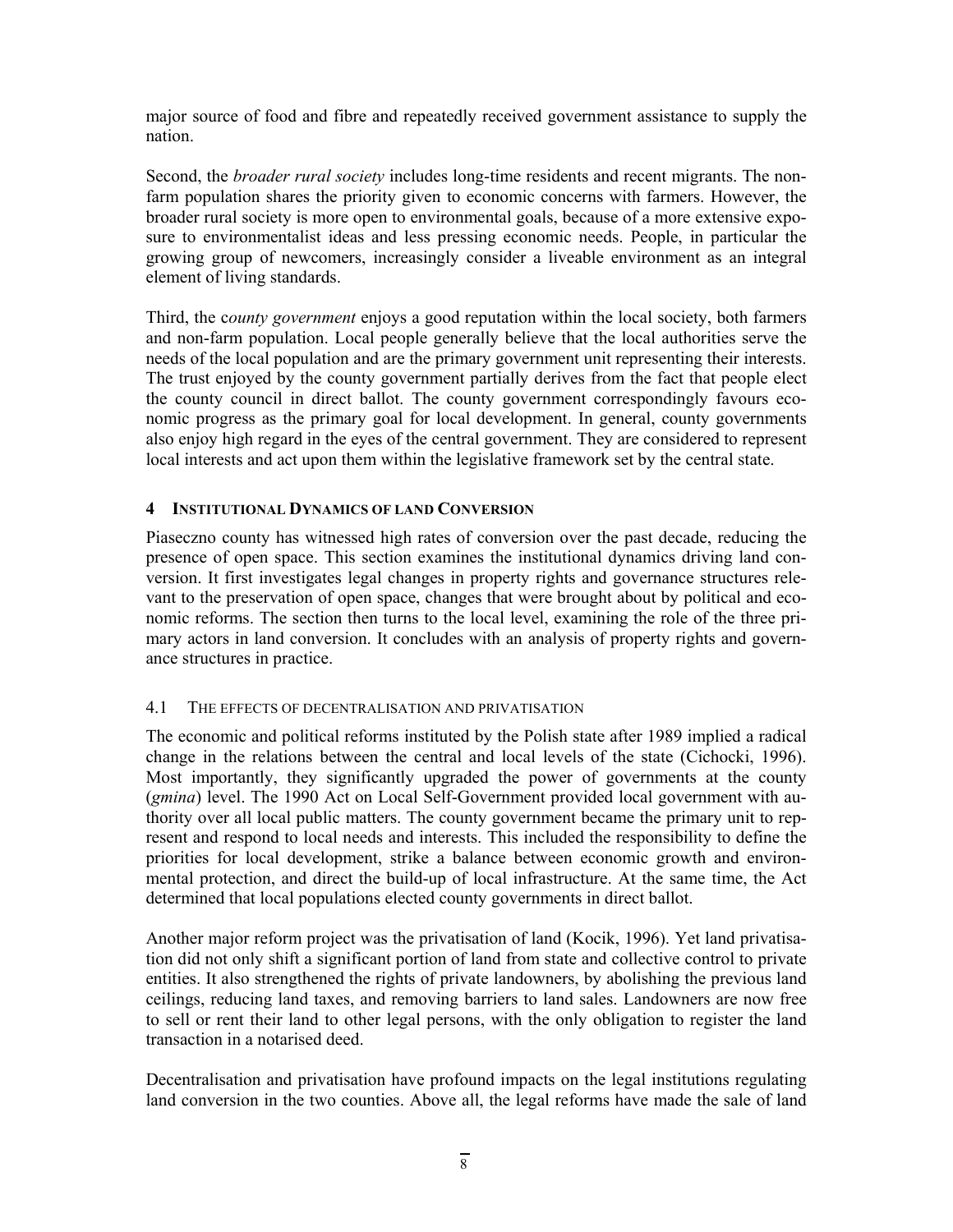much easier. Landowners have the right of alienation under the new legislation. In addition, the 1994 Act on Spatial Development shifted the authority over land use planning and zoning from provincial to county governments. The county governments have the authority to designate the use of land according to local development priorities.

At the same time, the new legislation has instituted limits to the new rights accorded to landowners and local governments. First, landowners cannot change land use on their own initiative. Changes in land use have to confirm with the spatial plans developed by the county government or require special approval by the Ministry of Agriculture. Second, land conversion for residential development raises the applicable tax rate. Land holders' rights to the benefits derived from their land, therefore, depend on the use to which the land is put. Third, the county government is entitled to collect a fee on residential land development, if the land has benefited from public infrastructure investments.

The rights of the county government to designate land use are also confined by central regulations and oversight in several ways. First, the county government can only convert land designated as "wasteland" without further approval required by the central government. If there is no "wasteland", the county government can convert agricultural land of the lowest quality rating only. Second, any significant conversion of agricultural land for nonagricultural purposes requires the approval by the central or provincial government.<sup>5</sup> Third, the central state reserves the right to designate protected areas, such as national parks, nature reserves, landscape parks, and protected landscape areas, in consultation with the county government. Once instituted, the county government has to oblige with the relevant management regulations.

National legislation, thus, provides an elaborate institutional framework regulating the sale of land and changes in land use. Landowners enjoy extensive rights to their land, including the right of alienation. They do not possess the right to change the official designation of land use, however. That right is held by the state and exercised through land use planning. The governance structures regulating land conversion combine market, hierarchical, and cooperative elements. The legislation combines the allocation of land on markets with political control exerted through a mix of local self-governance through the county government and hierarchical oversight through the central state.

#### 4.2 LOCAL POLITICS OF LAND CONVERSION

-

How do the three primary local actors react to the new legal framework regulating land conversion? The *county government* emphasises the additional budget revenues to be gained from land conversion. Residential development increases the county's financial revenues for two reasons. First, residential land falls under the real estate tax, while the lower agricultural tax applies to agricultural land. Conversion therefore rises the tax rate applicable to land. Payments of real estate taxes have contributed an increasing share to overall county revenues.

 $<sup>5</sup>$  Approval by the Ministry of Agriculture and Rural Development is required for the conversion of good-quality</sup> agricultural land exceeding 0.5 ha. Approval by the provincial government is required for the conversion of bad-quality land in excess of one ha.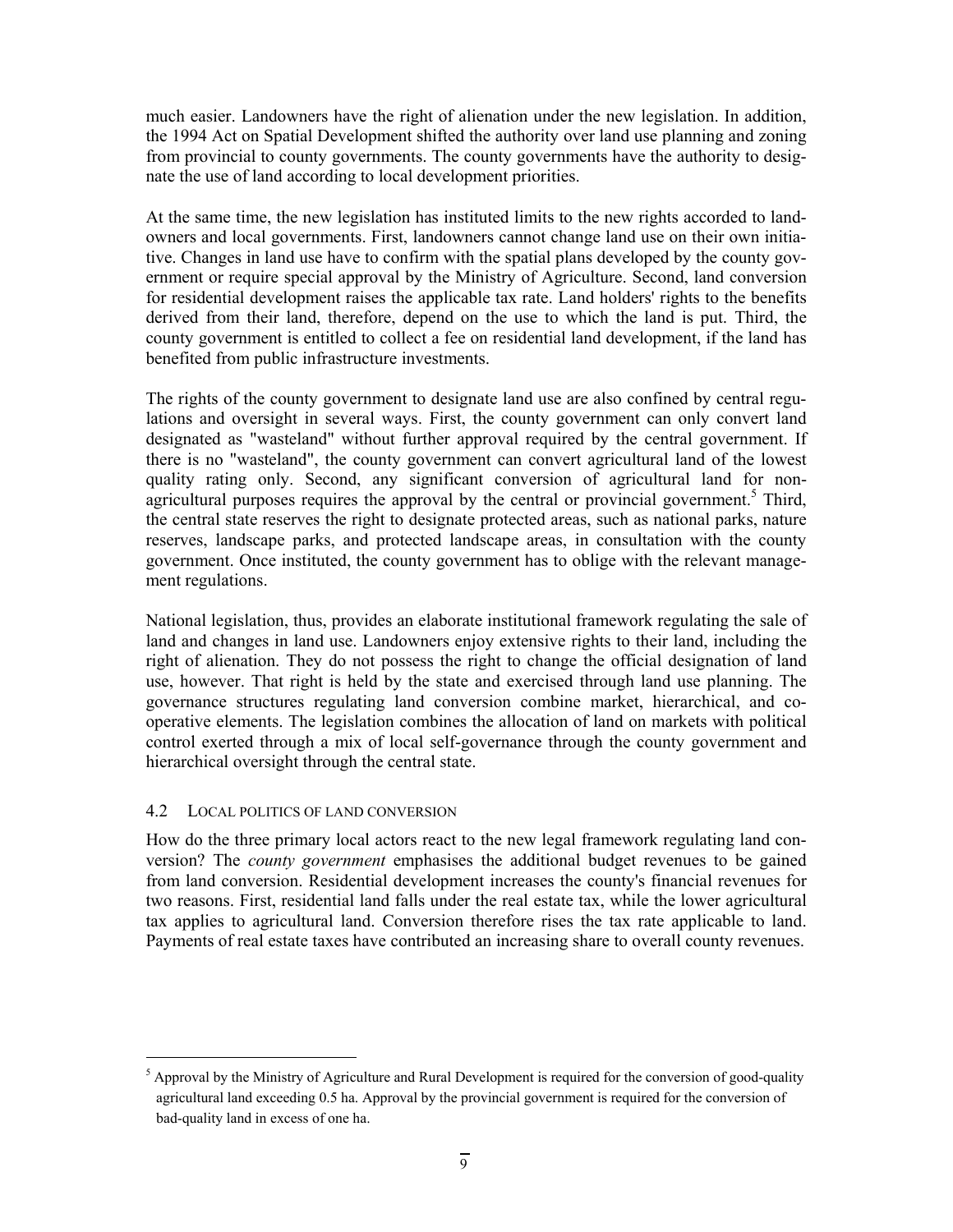

Source: Central Statistical Office (2002)

*Figure 2: Agricultural land tax and real estate tax revenues as share of Piaseczno county budget, 1994-2000* 

Second, residential development increases the amount of personal income taxes received by the county. In Poland, county governments together receive twenty-seven percent of total income tax revenues. They divide the amount among individual counties by the number of county inhabitants. Residential development, and the connected increase in the county population, therefore, raises the amount of personal income tax revenues allocated to the county.

The real estate and personal income taxes are the major two sources of county revenue. Residential development, therefore, gives a major boost to county total revenues. Land conversion has contributed to the rise of overall revenues generated by Piaseczno county from below 10 to above 35 million PLN from 1994 to 2000.

The *farmers* demonstrate a surprisingly pragmatic attitude towards land conversion. They typically evaluate the benefits and costs of land conversion in financial terms. Farmers' commercial orientation surprises because of the long-standing tradition of family farming in the county. It seems to derive from a general recognition that family farming has become financially unviable. Land holdings have become too small to sustain farm families. The sale of agricultural land for residential development is, therefore, perceived as an attractive opportunity. One hectare of agricultural land sold for residential development can yield up to 600,000 PLN, as demand by residents of near-by Warsaw is high. The amount vastly exceeds the average annual income of 2,000 PLN per capita to be derived from agricultural production on the same land.

The *broader rural society* perceives residential development as an opportunity for local development (see Figure 3). People expect that the inflow of new residents will increase the number of jobs and create new opportunities for local businesses in the county. They also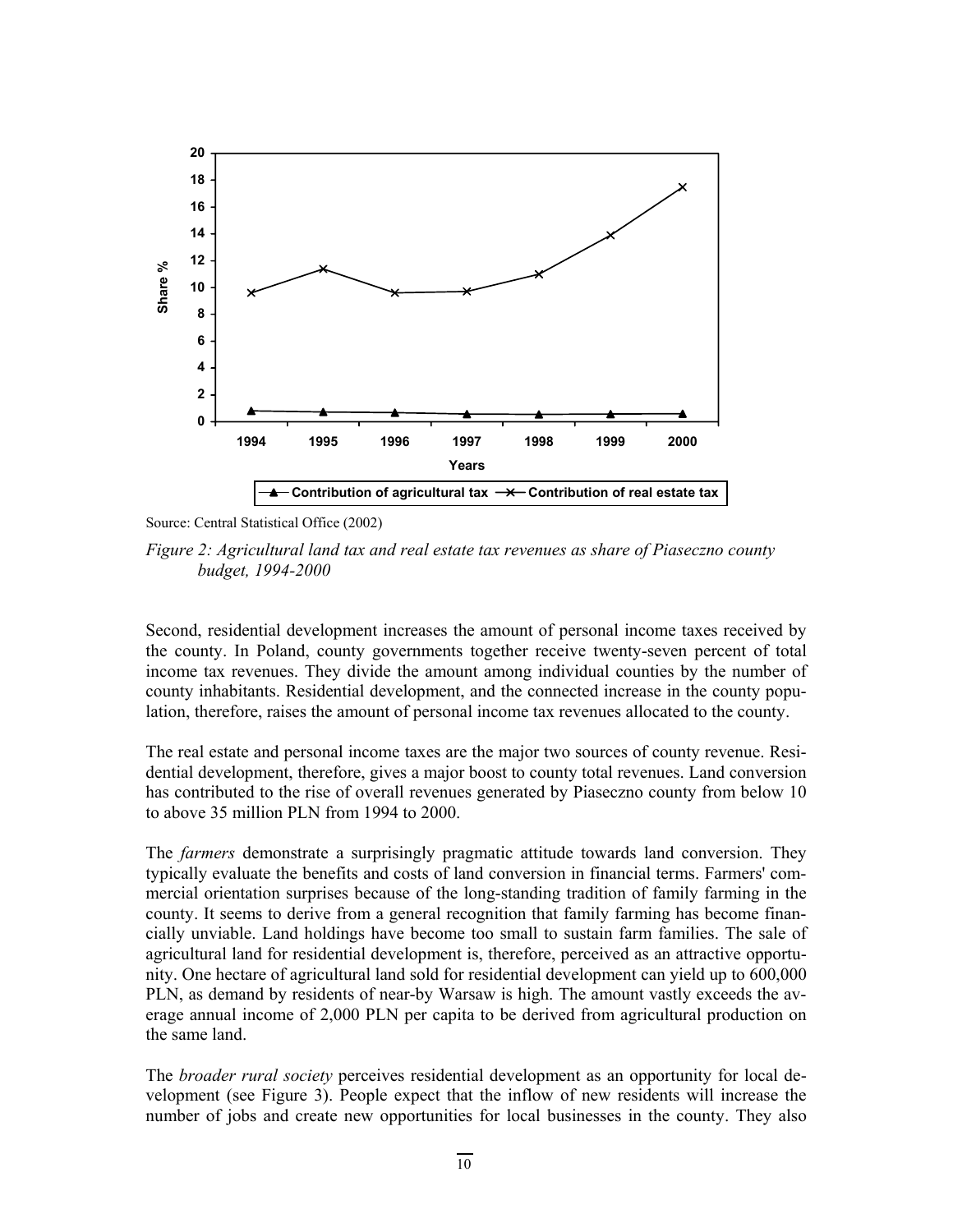appreciate the improvements in physical and social infrastructure that come along with residential development and increasing tax revenues. They also believe that the influx of urban people will promote the development of social and cultural life in the county.

The perceived benefits of residential development outweigh the associated risks by far. Local people do not expect urban development to pose a serious threat to the natural environment. Pollution and a loss of aesthetic landscape value are not cause of any serious concern. However, local people express some concern about potential negative social influences of urbanisation. They are concerned about possible increases in minor crimes and a greater erosion of social cohesion.



Source: questionnaire

*Figure 3: Perceived opportunities and threats of urbanisation* 

Thus, the county government, farmers, and the broader rural society all support land conversion as a vehicle to generate financial benefits and promote local development. They form a strong local alliance driving residential development. They also concur in attributing the local government the authority over local development planning. County government, farmers, and the broader rural society demand that the primary authority over local planning and zoning should rest with the county government.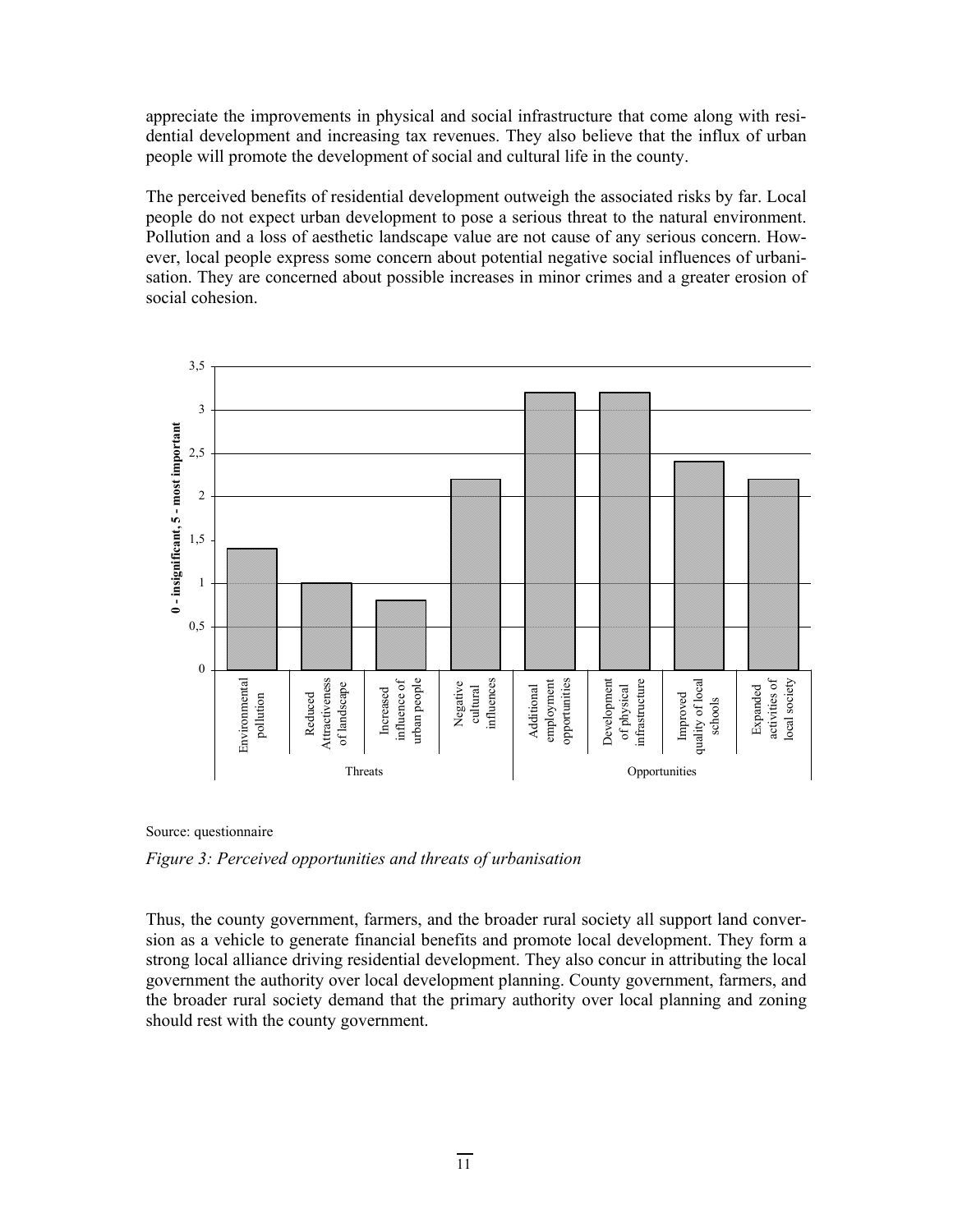#### 4.3 PROPERTY RIGHTS AND GOVERNANCE STRUCTURES IN PRACTICE

The governance structures regulating land conversion in Piaseczno are different from those written down in the legislation (see Table 1). First, the preparation of the master plan by the county government does not follow the directions set out in legislation. Preparing the master plan, the county government is required to conduct a serious assessment of local conditions. The assessment has to include attention to natural resource conditions, environmental problems, and cultural values just as much as economic and infrastructure conditions. The county government may actually take a broader approach to master planning. Yet the latest when the master plan reaches the county councils, economic growth takes overarching priority. Local financial interests exert direct influence on decision-making in the county council. As a consequence, county master plans have in the past designated areas for residential development that directly violated the principles set out in the legislation, as county officials are ready to admit.

Second, the required approval by the Ministry of Agriculture resembles more a rubber stamp process than a serious exercise of central oversight. The Ministry has no means to evaluate the compliance of the master plan with central directives, as it lacks of the most basic information about the county. If the Ministry should raise concerns, county governments have an easy time to fend off the concerns due to their superior access to information. Therefore, there has not been any case yet when a master plan was rejected by the Ministry.

Third, land holders have had an easy time converting in those plots that have not been designated for residential development in county master plans. Land holders are required to seek a special permit for the conversion of specific parcels by the Ministry of Agriculture. Yet what looks like a steep bureaucratic barrier is a mere formality in practice. Land holders usually receive the required permit without any complication.

In sum, political control as exerted by the county government and the central state is too weak to significantly influence the real estate market. Land conversion largely follows the laws of demand and supply, both in terms of area and location. County decision-making follows the logic of real estate markets, as a way to maximise county tax revenues, the financial returns to land for farmers, and the interest of broader rural society in economic development. The instruments of central oversight, i.e., the approval of local master plans and individual requests for conversion and monitoring of land use changes through the land register, are ineffective. The political controls on real estate markets put in place by the legislation do not work in practice.

The erosion of political control on land conversion implies a shift of the right-in-practice to determine land use from the state to the land owners. Land owners de facto decide on the use of land as they sell land for residential development. They do not face any obstacle selling agricultural land for residential use. The state is unable to exercise its legal right to determine land use.

The institutional framework regulating land conversion in Piaseczno, therefore, does not favour the provision of open space. The distribution of property rights and the form of governance structures does not resolve the free-rider problem, i.e., how farmers can be induced to preserve open space for the interest of the local population and wider region. The following analysis, therefore, examines the potential of three alternative institutional frameworks to provide the public good of open space at socially desirable levels.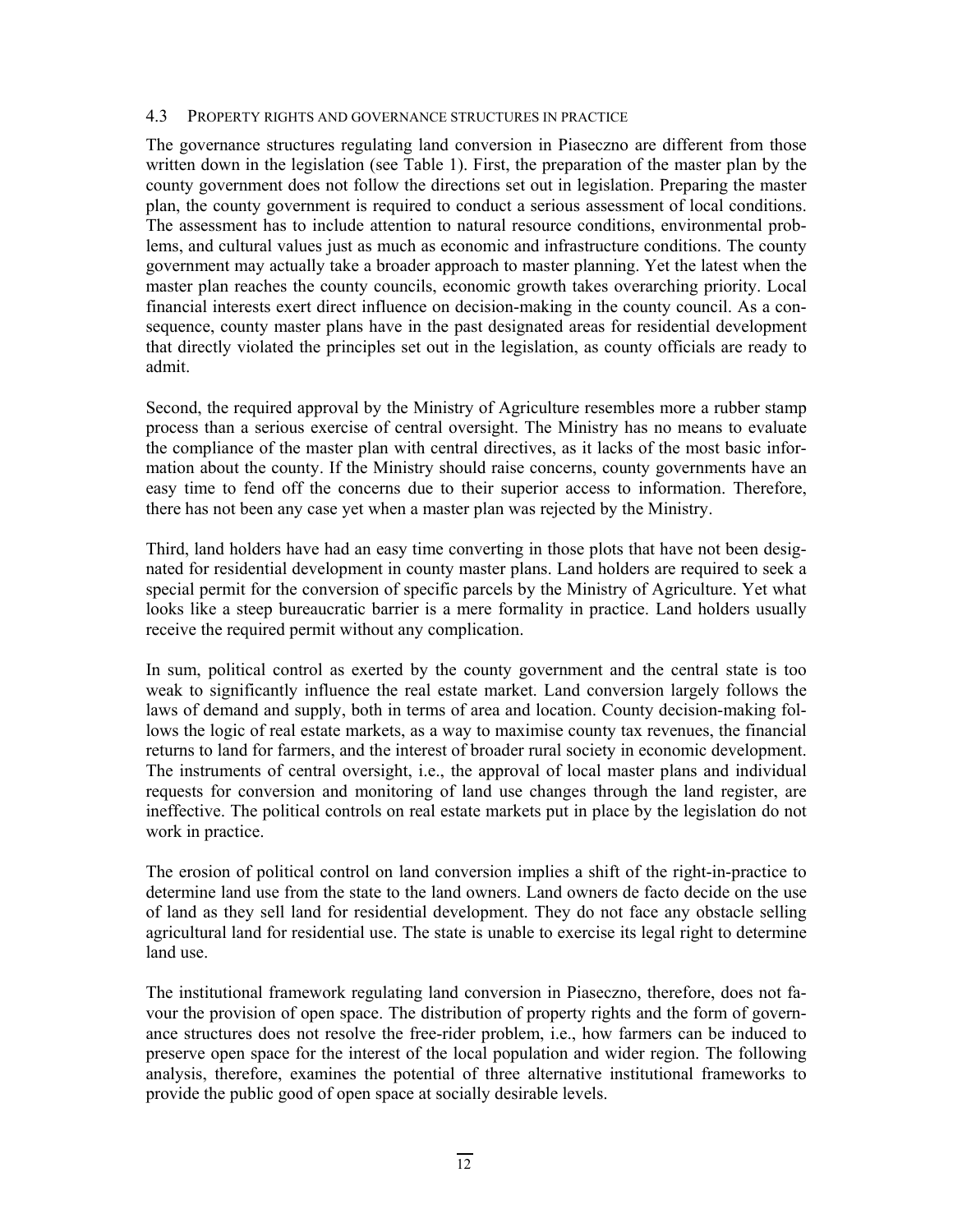*Table 1: Property rights and governance structures in overview* 

|                                                                                        | Legal                                                                               | In practice                   | Option A                                                           | Option B                                   | Option C                                                         |
|----------------------------------------------------------------------------------------|-------------------------------------------------------------------------------------|-------------------------------|--------------------------------------------------------------------|--------------------------------------------|------------------------------------------------------------------|
| Property rights<br>• right of conversion                                               | local and central state<br>$\bullet$                                                | farmer<br>$\bullet$           | strengthen central<br>state                                        | $\bullet$ no change                        | $\bullet$ no change                                              |
| • right to development                                                                 | farmer                                                                              | farmer                        | no change                                                          | state and farmer                           | $\bullet$ no change                                              |
| gains                                                                                  | $\bullet$                                                                           | $\bullet$                     | $\bullet$                                                          | $\bullet$                                  |                                                                  |
| • right to benefits from                                                               | state                                                                               | farmer                        | state                                                              | state and farmer                           | farmer and local col-                                            |
| open space                                                                             | $\bullet$                                                                           | $\bullet$                     | $\bullet$                                                          | $\bullet$                                  | lective                                                          |
| Governance structures<br>• definition of allow-<br>able land use<br>• monitor land use | state hierarchy and<br>$\bullet$<br>self-governance<br>state hierarchy<br>$\bullet$ | $\bullet$ market<br>none<br>٠ | strengthen state hier-<br>archy<br>strengthen state hier-<br>archy | $\bullet$ no change<br>$\bullet$ no change | strengthen self-<br>governance<br>strengthen self-<br>governance |
| • knowledge dissemina-                                                                 | $\bullet$                                                                           | none                          | • strengthen state hier-                                           | • self-governance                          | state hierarchy and                                              |
| tion                                                                                   | none                                                                                | ٠                             | archy                                                              |                                            | self-governance                                                  |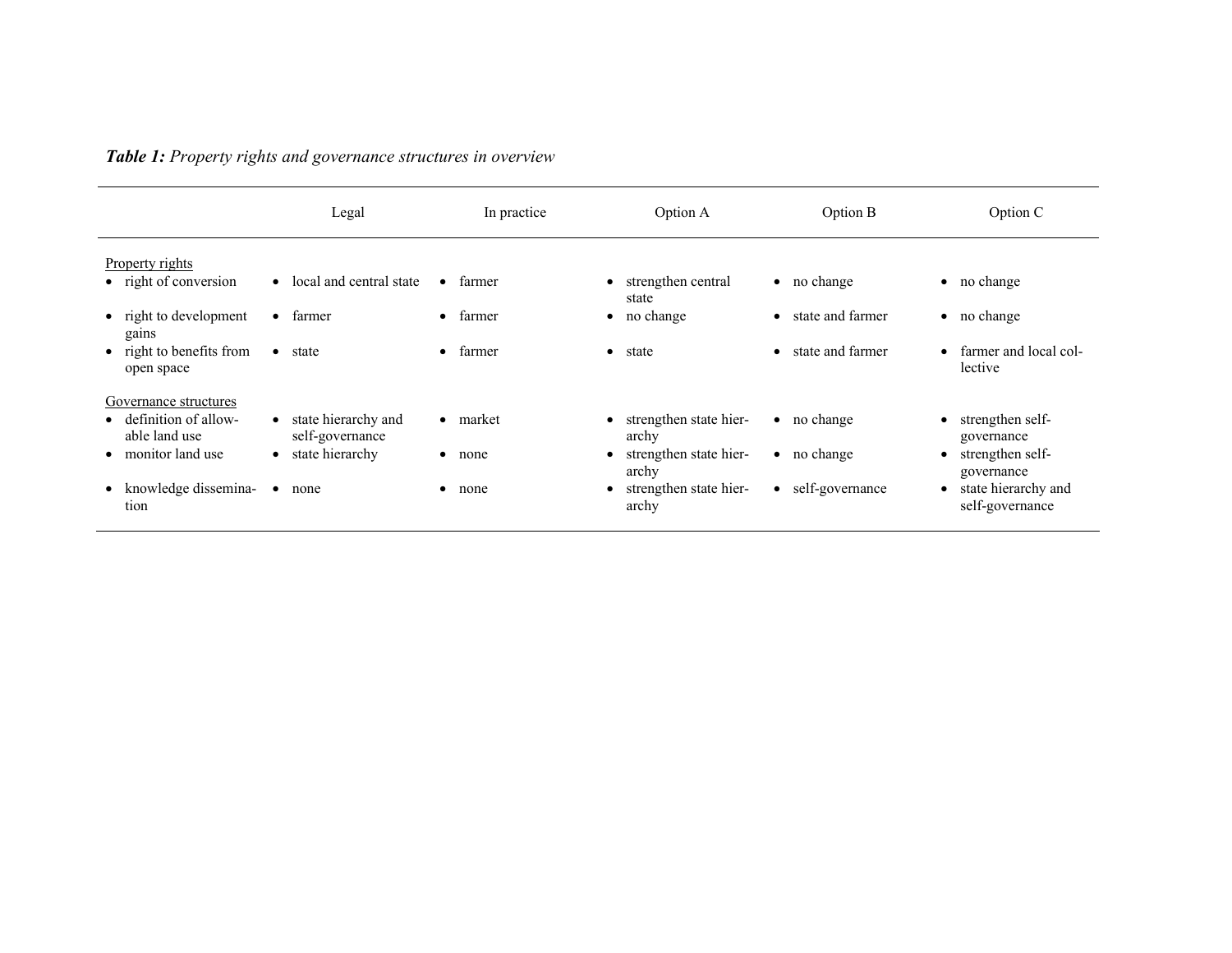#### **5 INSTITUTIONAL OPTIONS FOR THE PRESERVATION OF OPEN SPACE**

The following analysis considers three institutional options for the provision of open space: (A) central monitoring of land use; (B) a land trust partially financed by a development gains tax; and (C) support for local environmental organisations. The options correspond to the three major types of instruments commonly used for the preservation of open space, as discussed in section 2 (see Table 1). Option A emphasises the state's right to determine land use and proposes to strengthen the state hierarchy to put the legal right into practice. Option B allocates a portion of the gains from land conversion to the state and utilises real estate markets for the preservation of open space. Option C focuses on self-governance as a way to organise interest in and act for the protection of open space.

The analysis employs four criteria to assess the institutional options:

- Political reactions by actors: Actors are affected by and react to institutional change in different ways (Bromley, 1989; Bromley and Hodge, 1990). They may be able to block or modify proposed institutional changes. In this case, farmers and the county government are in the position to block institutional innovations.
- Match with biophysical features: Two biophysical factors characterise land conversion: low excludability and irreversibility. Low excludability causes the free-rider problem discussed above. It is complicated by the difficulty to revert residential land back into agricultural land.
- Effects on the preservation of open space: The introduction of the institutional option in conjunction with actors' reactions and the match with biophysical features effect changes in property rights and governance structures in practice. Those in turn influence the provision of the public good.
- Transition and transaction costs: The introduction of the option causes transition costs, because of the involved change from one set of property rights and governance structures to another one (Challen, 2000). Transaction costs arise in the operation of the new constellation of property rights and governance structures.

#### 5.1 THE OPTIONS

#### *Option A: Central monitoring of land use*

The county already possesses a land register as part of a nation-wide system. The register includes basic information about each parcel of land, including the name of the owner, location, and type of land use. It is primarily used for the documentation of land sales, the resolution of land conflicts, and as an information base for tax collection. It is operated and updated by a county office. The problem is that the Ministry of Agriculture does not have any access to the land register, for legal and practical reasons. The administrative steps required make it virtually impossible for the Ministry to request information from the register. If it gained legal access, it would face huge practical problems to make use of the land registers, because those are not standardised across the country. This option, therefore, proposes to improve the land register. The improvement requires upgrading the capacity of the involved county office to maintain and update the register. More importantly, it requires investment into the development of a nation-wide uniform land register. The improvement could take advantage of the implementation of the Integrated Administration and Control Systems required by EU accession. The register eventually provide updated information on land use to the central state agencies approving county master plans and overseeing compliance with land use regulations as well as the county government.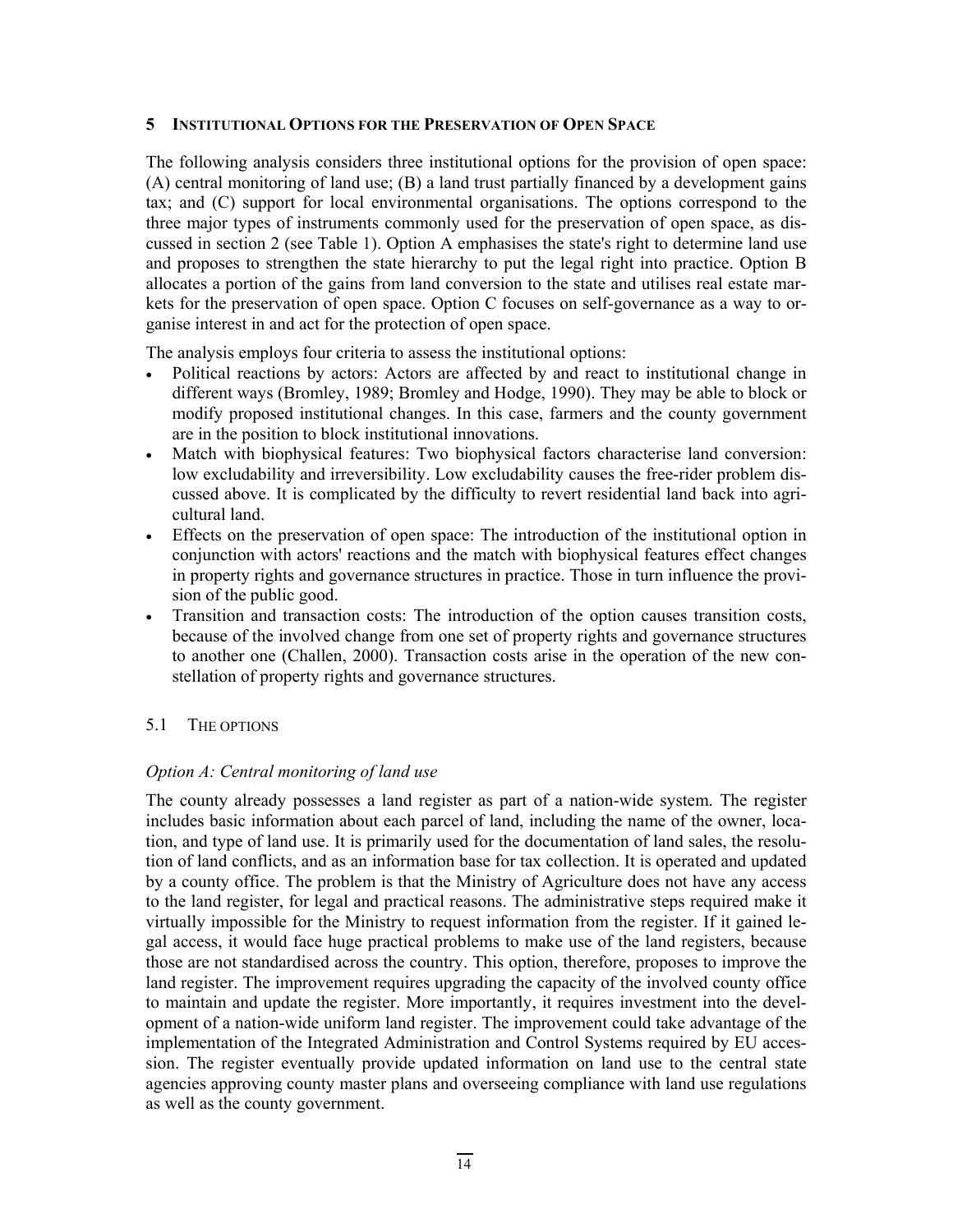# *Option B: Land trust partially financed by a development gains tax*

The land trust pools financial resources to be invested in local real estate markets for the preservation of open space. The investment can take two forms. The land trust can purchase land and rent it out to farmers, who cultivate the land under certain conditions. The trust can also purchase development right from farmers. The land remains under the control of the farmer, who receives a financial premium for forgoing the right of conversion for residential development.

The purchase of land and development rights is financed in part by a development gains tax. The tax applies to all sales of agricultural land for residential purposes in the county. It deducts a portion of the increase in land price that arises because of the change in land use, in effect dividing the gains of conversion between land owner and the state. The revenues raised by the tax are matched by grants from the central government budget. The central treasury contributes funds in a fixed proportion to the revenues raised through the development gains tax  $6$ 

# *Option C: Support for local environmental organisations*

There is only one recently established environmental organisation in Piaseczno county. This option, hence, proposes a support scheme by the central state for the promotion of local environmental organisations. The scheme takes the form of a small grant program that makes finance available to non-governmental organisations and universities. The finance is tied to the specific purpose of promoting awareness for the value of open space and initiating action to preserve it. Its recipients are expected to provide organisational and technical support for the development of local environmental organisations in peri-urban areas.

#### 5.2 ASSESSMENT OF OPTIONS

#### *Political reactions by actors*

-

Of the three options, option A encounters the strongest opposition by local actors. Though farmers and the broader rural society are relatively ambiguous in their stance towards an improved land register, the county government opposes it strongly. The local government fears limits on its *de facto* authority over spatial planning. Its opposition may be overcome, eventually, by two factors. First, the institutional option does not involve any change in the legal situation. Second, the upgrade of the land register may be connected with the introduction of the Integrated Administration and Control Systems required by EU accession.

Option B enjoys significant support by all local actors. The broader rural society is most outspoken in its support for the measure, as people perceive a land trust as a just approach to the preservation of open space. A land trust distributes the gains from urban development and costs of forgoing development between farmers and the state. In fact, some recent migrants are already considering the purchase of land as way to prevent further urban sprawl. The farmers share the general opinion, in particular in comparison with land use zoning. Their support is less enthusiastic, though, than the one by the broader rural society as they will have to deduct a share of development gains to the state. At the same time, the farmers appreciate

<sup>&</sup>lt;sup>6</sup> Land trusts in the USA benefit from reductions in real estate taxes offered as an incentive for contributing land to land trusts. This possibility does not apply to Poland, as the agricultural tax is very low.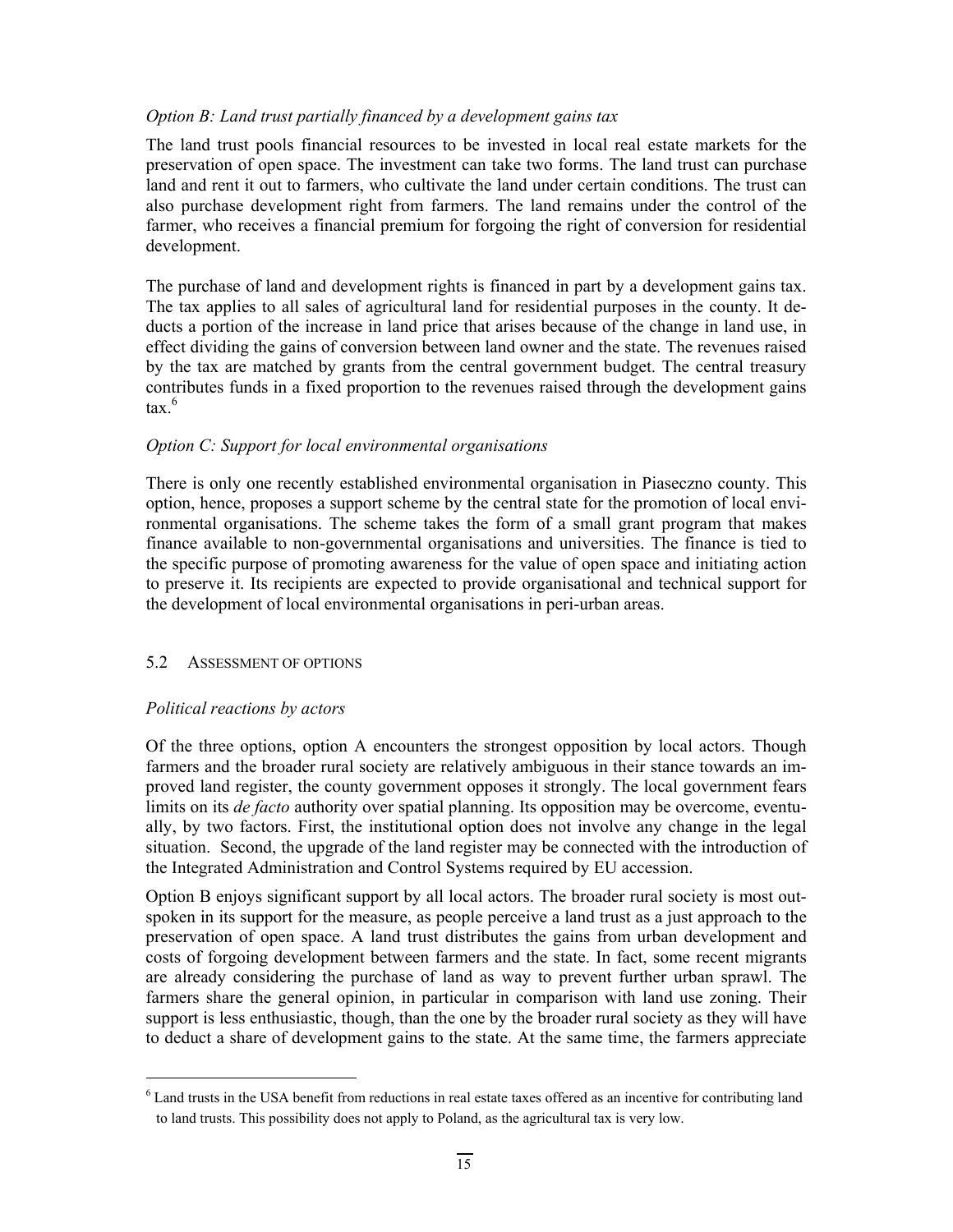the payments received in compensation for forgoing the right of conversion. The payments will allow them to make a living and continue farming. The farmers, therefore, expect the perspective to maintain financially viable family farming to outweigh the grievance caused by the development gains tax. The county government, finally, supports the option as it strengthens local authority over economic development and financial flows.

Option C receives weak support by the broader rural society, while the county government and farmers are neutral. Within the broader rural society, it is primarily recent migrants who attribute a significant potential to environmental organisations. The newcomers are more conscious of environmental values and consider a liveable environment as an integral part of attractive living conditions. In fact, recent migrants have already begun to form a small informal organisation that seeks to protect forests and lobby county land use planning. The county government, in turn, may over time support the development of environmental organisations if those are perceived to contribute to local development. They hope, for example, that environmental initiatives will attract new residents with an appreciation for the beauty of of natural environments.

# *Match with biophysical features*

The options demonstrate a significant difference in how they respond to the problem of irreversibility. Residential development typically is an irreversible process: once land has been converted from agriculture into housing land and a house been built, it is hard to reverse the land back to agriculture. Land conversion, therefore, poses a particular problem to the management of the public good of open space. Options B and C do not include any particular precautions against the irreversible loss of open space. The land trust follows the logic of market supply and demand, favouring a low level of open space now. This forecloses the protection of a higher level of open space in the future, even if growing environmental awareness and living standards lead to increasing demand for open space. The same argument applies to option C. Option A is the only option that addresses the problem of irreversibility. It may take the central government to anticipate future increases in the demand for open space, thus safeguarding long-term interests in the preservation of open space.

# *Effects on the preservation of open space*

Option A promises an immediate strong curb on land conversion. Central monitoring generates the information that the central government is currently missing for exercising its oversight over spatial master plans and enforcing land use regulations. Making the information available to the Ministry of Agriculture puts that in a position to check compliance with land use regulations by county governments. Effective central oversight, therefore, has an immediate impact on conversion, though fully effective enforcement will require further measures to strengthen the Ministry's capacity to sanction non-compliance.

Option B will increase the preservation of open space in the medium term only. Instituting a land trust will require significant preparations both at legal and practical levels. In addition, the area of open space set aside will depend on the balance between the funds raised by the development gains tax and the contributions from the central treasury. The more the central treasury will contribute, the more significant will be the area to be preserved as open space.

Option C generates only weak direct effects on land conversion, in short and medium terms. Nevertheless, environmental organisations will affect land conversion more indirectly and in the long term as they evolve to represent environmental interests in local planning. The organisations will lobby for the preservation of open space in spatial planning and monitor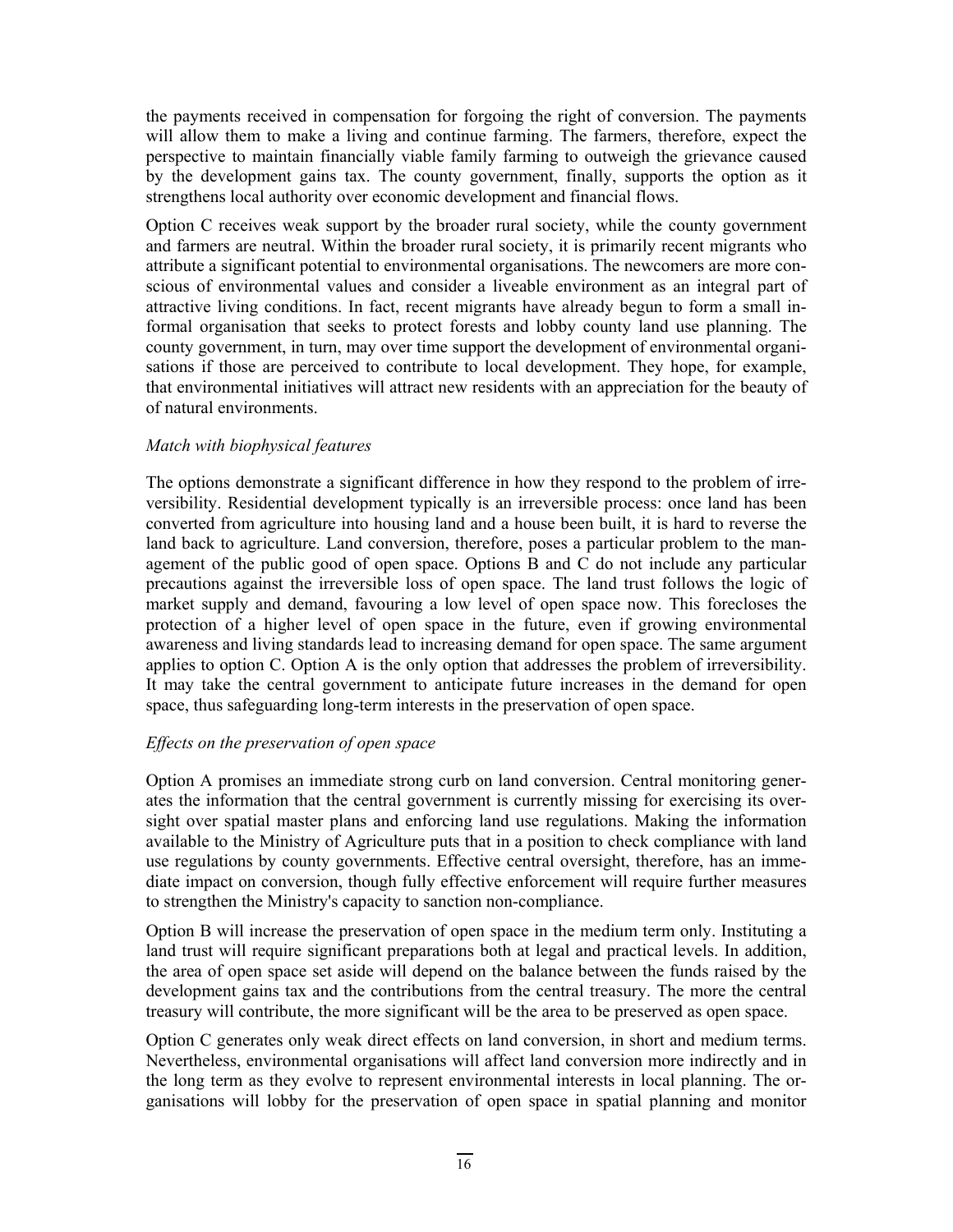compliance with central land use regulations. The influence of environmental organisations will remain limited, however, as long as economic growth remains the priority concern for farmers and large parts of the local society.

# *Transition and transaction costs*

Option A involves high transition costs and medium transaction costs. The transition costs are high, because the land register will require fundamental revision. The land register will need to be unified and expanded to include information about environmental conditions and restrictions. The Ministry of Agriculture will need to establish specialised offices at the central and regional level to implement the oversight over local master plans. The staff of both the Ministry and county governments will require professional training to maintain and utilise the land register. The transactions costs will be more modest, in comparison. They will be mostly related to the expenses occurred by keeping an up-to-date land register, conducting computerised cross-checks of master plans and individual requests for land conversion, and on-thespot inspections.

Option B involves similar transition and transaction costs like option A. The transition costs are high because land trust requires legislative action at the national level, financial support for the development of suitable organisational capacities, and awareness and information campaigns to promote a view of open space as a public good. The transaction costs are medium, mostly due to the need to maintain local organisational structures for the operation of the land trust. Its operation will require continuing public relations efforts and support for a public decision-process about the preservation of open space.

Option C incurs low transition and transaction costs. It can be implemented through a small grant program. The program utilises existing organisational and technical expertise in nongovernmental organisations and universities. The legislative framework for the formation of local environmental organisations already exists through the Law on Associations. The support scheme will also be eligible for EU financing, which does already support environmental action by Polish non-governmental organisations.

#### *Summary assessment*

In sum, the options differ in their acceptability to local actors, match with biophysical features, effects on the preservation of open space, and transition and transaction costs (see Table 2). Option A promises immediate effects on the preservation of open space but has to overcome opposition by the county government and meet high transition costs. Option B receives at least cautious support by all three actors, but involves high transition costs and a significant start-up time. Option C does not involve any significant costs, yet its impacts on land conversion are small in the short and in the medium term.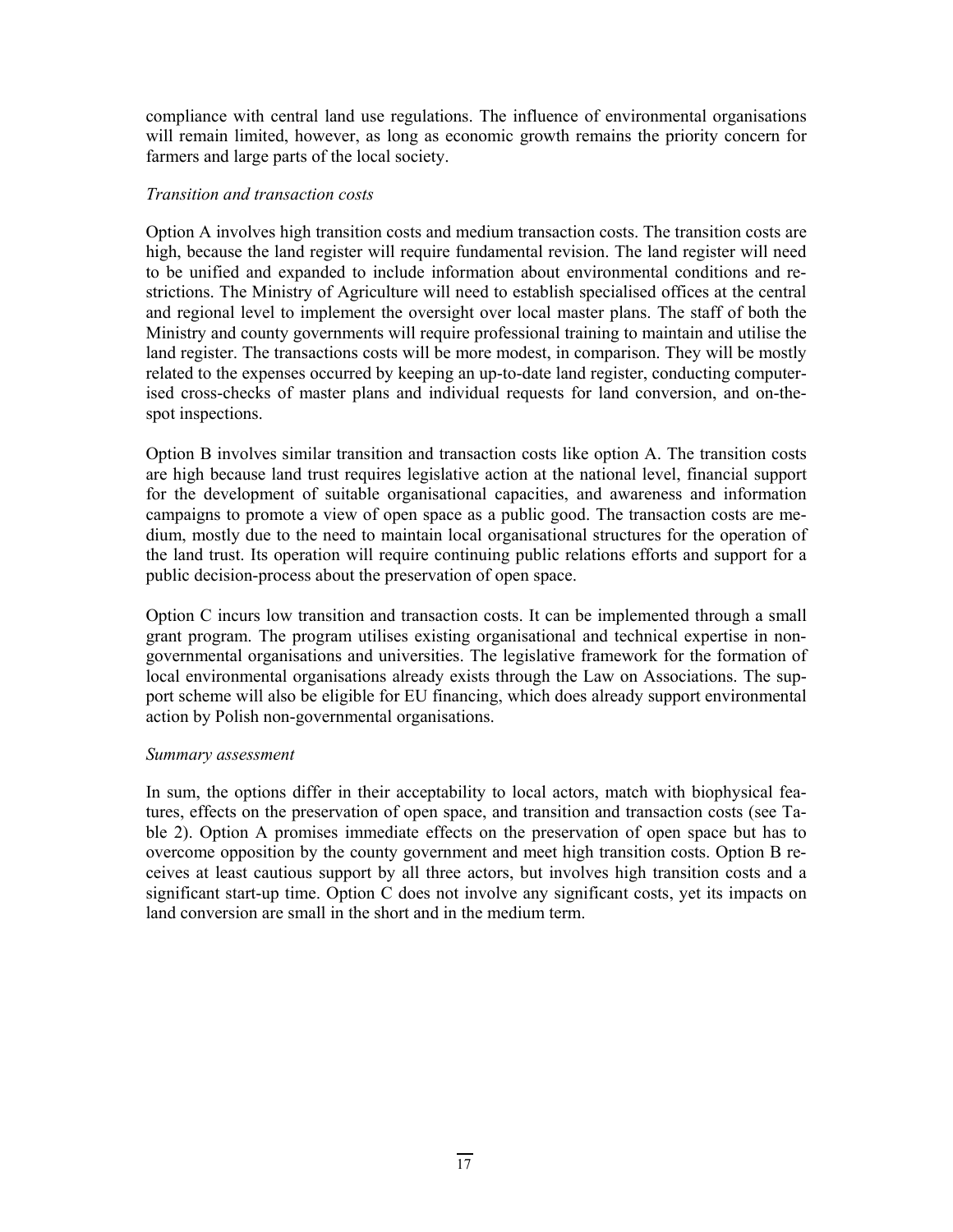|                                    | Central    | Land trust with | Environmental |
|------------------------------------|------------|-----------------|---------------|
|                                    | monitoring | tax             | organisation  |
| Reactions of actors                |            |                 |               |
| farmers                            | no support | support         | no support    |
| broader rural society<br>$\bullet$ | no support | strong support  | low support   |
| county government                  | resistance | support         | low support   |
| Match with biophys. fea-           |            |                 |               |
| tures                              |            |                 |               |
| low excludability<br>$\bullet$     | good       | good            | medium        |
| irreversibility<br>$\bullet$       | very good  | bad             | bad           |
| Effects on preservation            | strong     | medium          | weak          |
| Costs                              |            |                 |               |
| transition costs                   | high       | high            | low           |
| transaction costs                  | medium     | medium          | low           |

#### *Table 2: Comparative assessment of institutional options*

#### **6 CONCLUSIONS**

The paper has examined three institutional options for the provision of open space. First, improvement of the land register helps the central government to monitor changes in land use. Second, land trusts partially financed by a development gains tax purchase development rights to keep land in agricultural production. Third, organisational and technical support helps the development of local environmental organisation promoting awareness and action for the preservation of open space. The three options are different responses to the institutional dynamics underlying the high rate of current land conversion. They seek ways to incorporate the regional benefits of open space into local decision-making. They also attempt to weaken the linkage between land conversion and the gains accrued by land owners and the local government. However, the three options react to these institutional dynamics in different ways.

A mix of the three options appears most suitable for increasing the provision of open space by farmers. In the short term, land use monitoring by a central agency is the only effective instrument to influence urban growth and preserve open space at some level. Land trusts would yield feasible results in the medium-term only, as they involve high transition costs and depend on local awareness for the value of open space. Central support for the development of local environmental organisations is an important measure to accompany the first two options. The organisations will promote the environmental awareness needed to improve the enforcement of central land use regulations and development of land trusts. Their effects on the land conversion process itself will be minor, however.

The state, in particular the central state, has therefore an important role to play in the provision of open space in Poland. Yet its role is radically different from that plaid in urban planning and development under socialism. In the past, land owners did not have the right to change land use. The state hierarchy zoned land for urban development and implemented the actual conversion. Today, the state's involvement is confined to one that facilitates the exercise of private and collective property rights and development of markets and local selforganisation for the provision of open space (cf. Grafton, 2000; Micelli, 2002).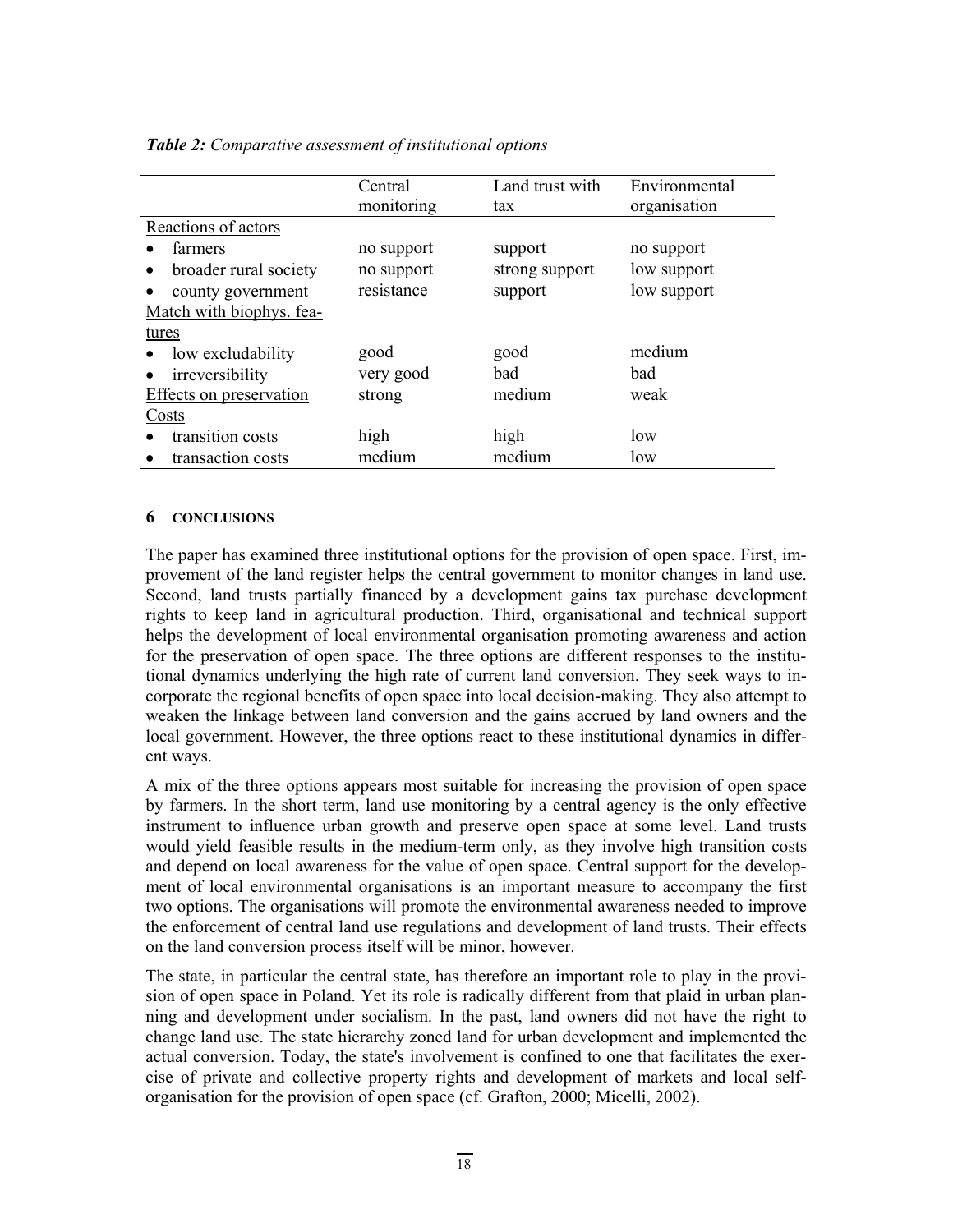The analysis suggests that the potential benefits of changes in the distribution of property rights are modest. The benefits are modest because the state already holds the legal right to determine land use and because changes in land rights face stiff opposition. The state can claim part of the development gains accrued by land owners and make them available for the provision of the public good of open space. Such a development gains tax will require contributions from the central budget, however, to overcome the resistance of land owners and compensate for the benefits generated beyond the locality. The level of the tax and balance of the funds generated by the tax and transferred from the central budget will depend on local power relations and the relations between local and central governments.

The benefits of changes in governance structures are more sizeable, in comparison. Most obviously, monitoring of land use changes allows the central state to assert its right to control changes in land use. Monitoring is an important step to close the gap between legal rights and rights-in-practice. It improves the rights held by the state in practice to a larger degree and with less opposition than reforms of property legislation. A second important role for the state is spatial zoning, the enforcement of land use restrictions, and administrative oversight in support of land trusts (Micelli, 2002). Finally, the state plays a vital role in facilitating the dissemination of technical and organisational knowledge about the value of open space and means to preserve it. The development of environmental organisations in Central and Eastern Europe depends on the state to a much larger degree than in societies with well-developed civil societies (cf. Farmer and Farmer, 2001).

#### **REFERENCES**

- Balland, J. M. and Platteau, J. P. (1996). Halting Degradation of Natural Resources: Is there a Role for Rural Communities? Oxford: Clarendon Press.
- Bromley, D. W. (1989). Economic Interests and Institutions. Blackwell.
- Bromley, D. W. (1991). Environment and Economy, Blackwell, Oxford UK & Cambridge USA.
- Bromley, D.W. (1992). The Commons, Common Property, and Environmental Policy. Environmental and Resource Economics 2: 1-17.
- Bromley, D. W. and Hodge, I. (1990). Private Property Rights and Presumptive Policy Entitlements: Reconsidering the Premises of Rural Policy. European Review of Agricultural Economics. Vol. 17.
- Central Statistical Office (2002). Statistical Yearbook of Environmental Protection, Warsaw.
- Challen, R. (2000). Institutions, Transaction Costs and Environmental Policy: Institutional Reform for Water Resources. Cheltenham, UK: Edward Elgar.
- Cichoki, R. (1996). Podmiotowosc Spolecznosci Lokalnych (Local Societies as a New Actor of Local Politics). Poznan: MEDIA-GT.
- Farmer, A.M. and Farmer, A.A. (2001). Developing sustainability: environmental nongovernmental organisations in former Soviet Central Asia. Sustainable Development 9, 136-148.
- Geoghegan, J. (2002). The value of open spaces in residential land use. Land Use Policy 19: 91-98.
- Grafton, R.Q. (2000). Governance of the Commons: A Role for the State. Land Economics.